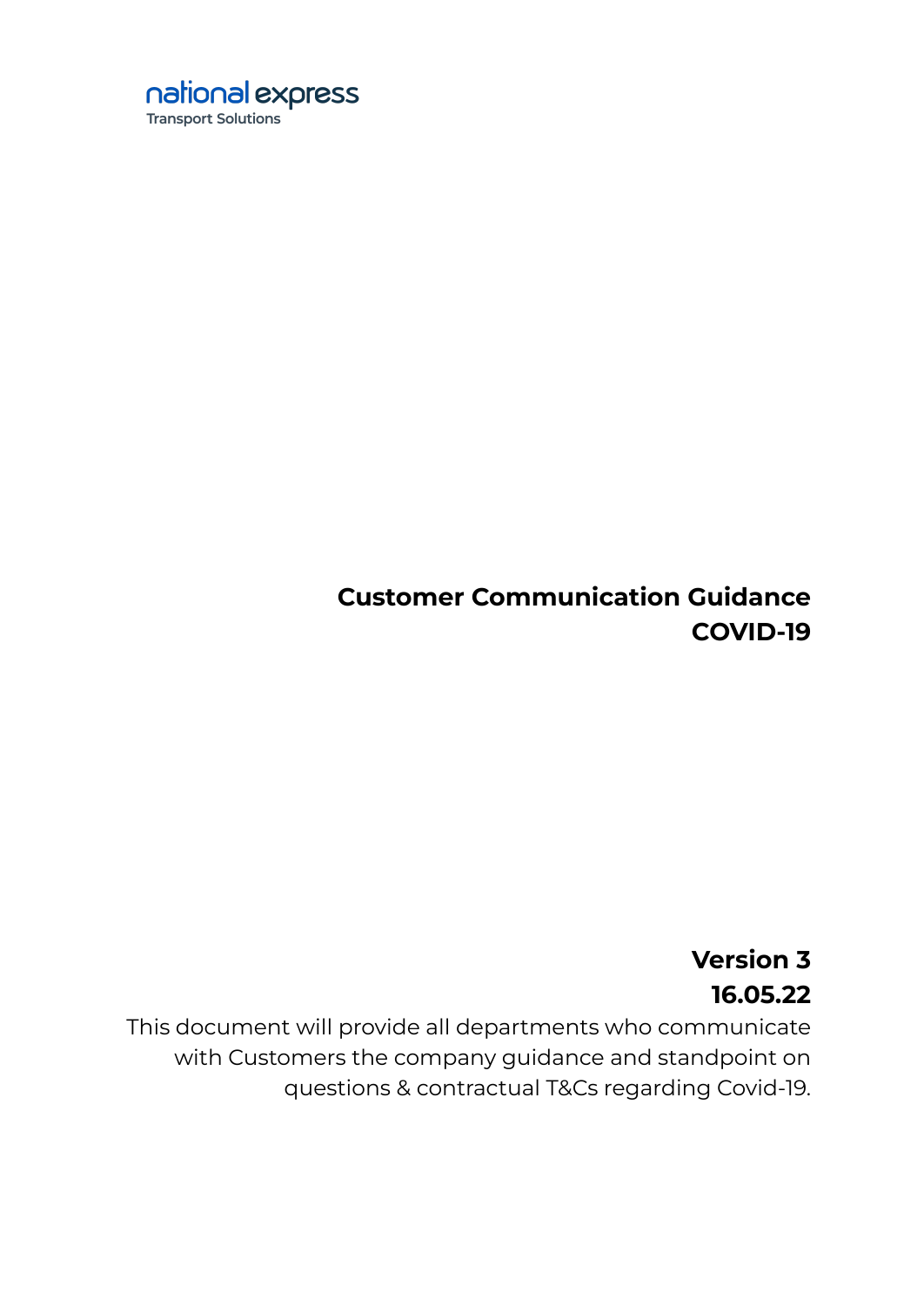

**Private Hire**

#### **Booking & Cancellation queries**

#### **Q. If I cancel my booking because of CoronaVirus, will I get a refund?**

A. Any hirer who makes a cancellation as a result of CoronaVirus will still be contractually obliged to pay the cancellation fees in accordance with the T&Cs agreed to at the time of booking. These are as follows:

#### **Days prior to cancellation charge:**

8 days or more 20% 6-7 days 25% 3-5 days 35% 2 days 50% 1 day 75% Day of Travel 100%

However, we will allow the following adjustments to assist customer requirements during this time.

- 1. To avoid forfeiting an amount paid or owed against a booking, you will be given the option to retain the 20% deposit fee, or any further amount paid, as credit towards the rescheduling of the hire at a later date. The rescheduled hire will require a new quote & may affect the price.
- 2. For all hires that incur additional costs, the hirer will still be required to pay any of these that are not recoverable by the company when rescheduling the hire, including, but not limited to, Driver costs, driver accommodation costs, ferries & crossingary products purchased by the company for the purpose of this hire.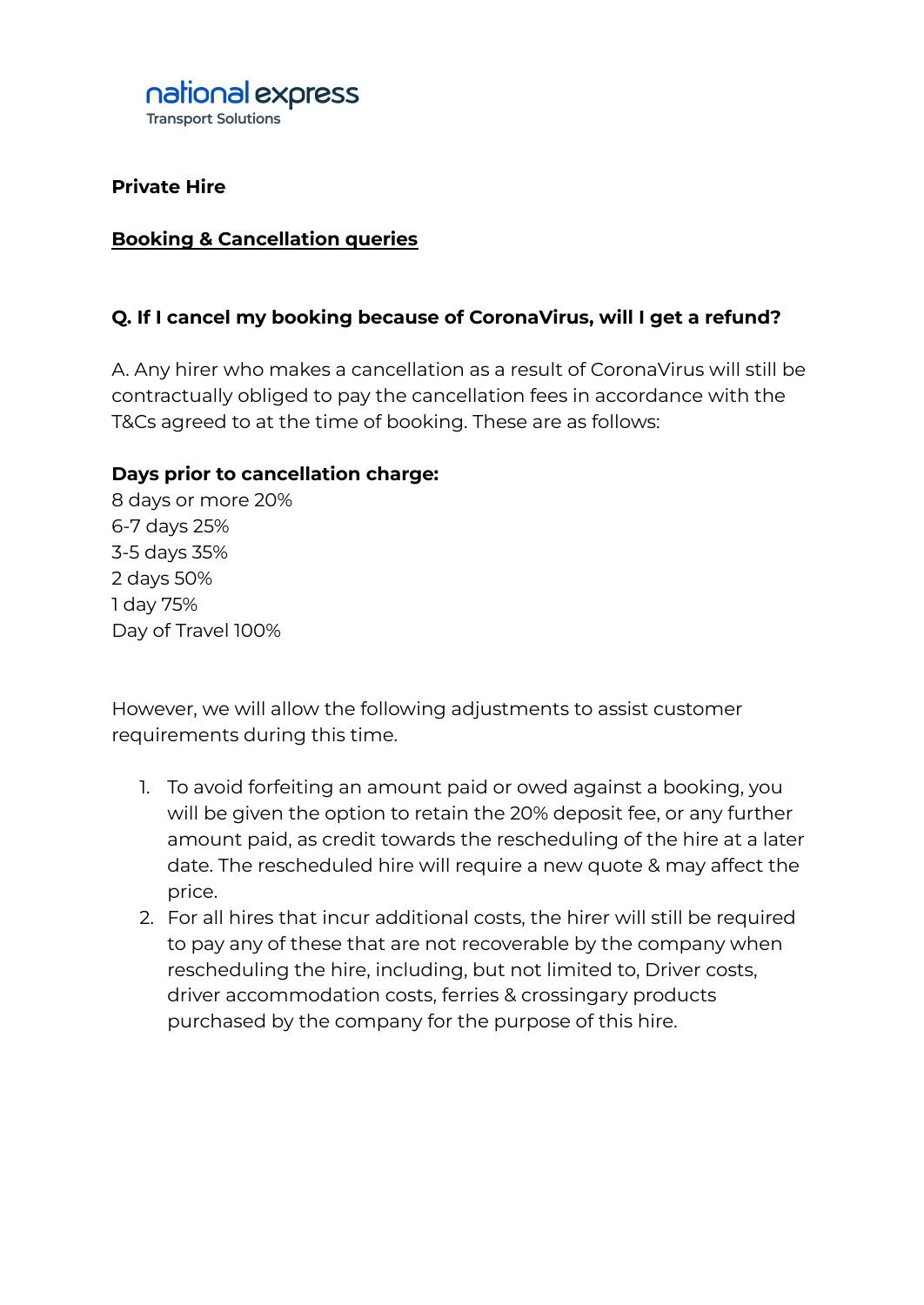

# **Q. What if the Government makes the decision to cancel all large group events? (including events such as Cheltenham, Grand National etc)**

A. Any closures of public spaces or cancellations of large public events by the Government that result in the hirer cancelling a booking will still incur the cancellation fees as agreed to in the booking T&Cs. As the Government is not putting a stop on transportation in this scenario, the liability would fall with the hirer who can seek compensation with the event holders/ organisers should they wish to.

## **Q. Is there a reduction in the normal cancellation fee as a result of Covid-19?**

A. No, normal cancellation fees will apply, as agreed to in the T&Cs.

# **Q. On our booking link, it says that if the customer does not pay their deposit within 7 days of making the booking, we will release the coach. Why should they still have to pay the 20% deposit?**

A. The 20% deposit will be required at the time of booking to ensure our transport planning service is covered. When the customer signs the T&Cs and makes the booking, they agree to pay 20% of the value of the hire if they cancel the booking, and payments in accordance with the cancellation scale for bookings cancelled within 7 days of the travel date of the booking.

## **Q. What happens if National Express Transport Solutions cancel the booking?**

A.The customer will be due a full refund if the booking is cancelled by us.